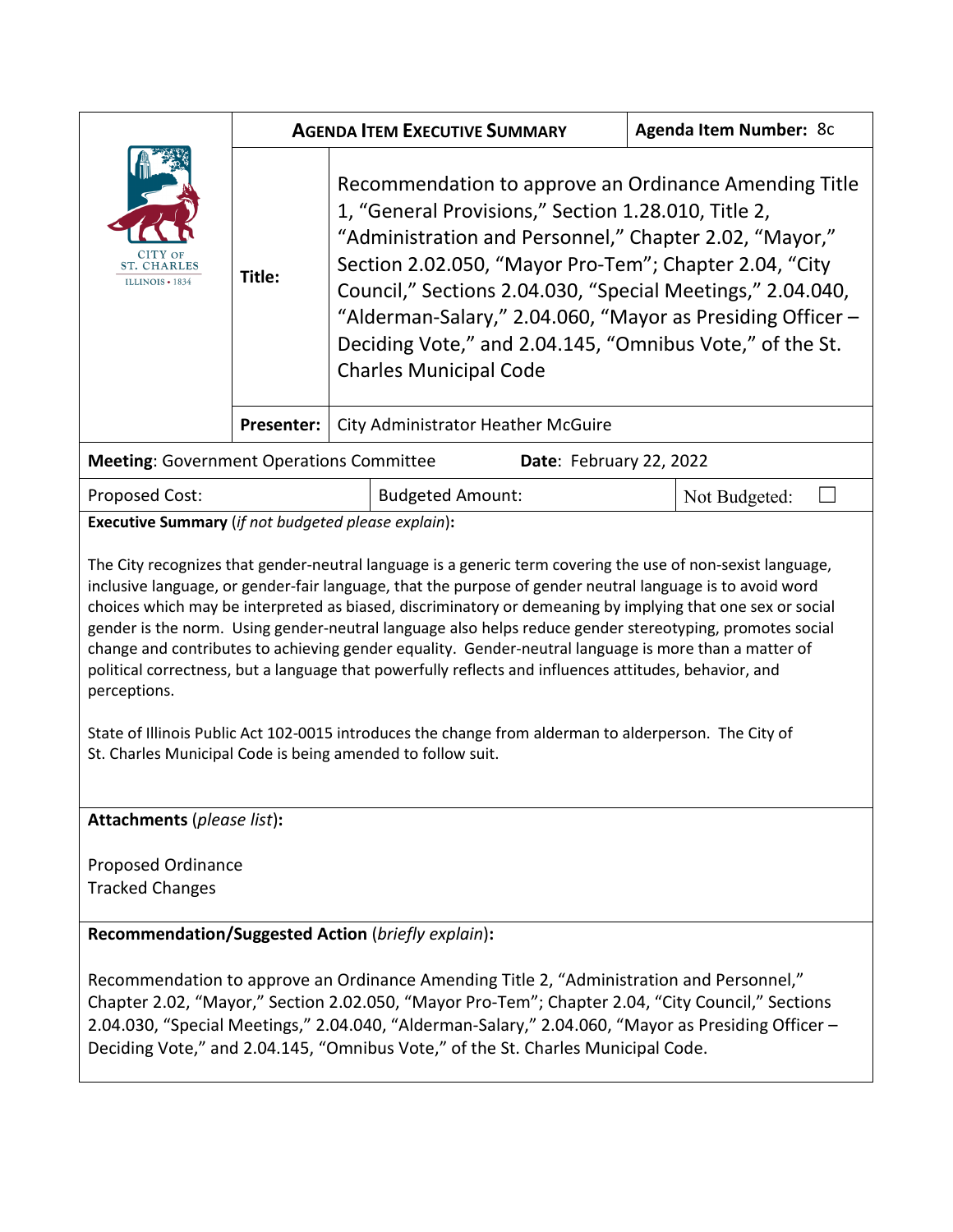### **1.28.010 – Generally**

The aldermanic wards for the City are redistricted as set out in this chapter and as shown in the attached map.

### **2.02.050 – Mayor pro tem**

During a temporary absence or disability of the mayor, the city council shall elect one of its members to act as mayor pro tem, who during such absence or disability shall possess the powers of the mayor, as is provided by statute. If during a temporary absence or disability of the Mayor, the Mayor pro-tem is unable or unwilling to act as Mayor, the then sitting Alderman Alderperson with the most seniority shall possess the powers of the Mayor. The most senior Alderman Alderperson shall be defined as that individual sitting on the the City Council at that time with the most continuous years of service. In the event that more than one member of the City Council have equal years of continuous service, the determination as to who shall act shall be made by the toss of a coin.

# **2.04.030 – Special meetings**

Special meetings of the council may be called by the Mmayor or three alderpersonsmen; provided, that a written notice of such meeting shall be given to each member of the council at least forty-eight hours before the time set for the meeting; provided further, that in case all of the elected members of the council are present at any regular meeting, then the requirement of notice shall be unnecessary and shall be deemed waived.

### **2.04.040 –AldermenAlderperson ‐ Salary**

Each alderman alderperson that is elected and takes office on or after April 3, 2001, shall be paid a salary of One Hundred Seventy‐Five and no/100ths (\$175.00) Dollars for each regular, special or adjourned Council meeting as required by law.

#### **2.04.060 –Mayor as presiding officer ‐ Deciding vote**

The Mmayor shall preside at all meetings of the city council. He The Mayor shall not vote on any ordinance, resolution or motion, except:

- **A.** Where the vote of the aldermen alderpersons has resulted in a tie; or
- **B.** Where one-half of the aldermen alderpersons elected have voted in favor of an ordinance, resolution or motion, even though there is no tie vote; or
- **C.** Where a vote of greater than a majority of the corporate authorities is required by state statute to adopt an ordinance, resolution or motion.

In each instance specified, the mMayor shall vote. Nothing in this section shall deprive an acting Mmayor or Mmayor pro tem from voting in his capacity as aldermanalderperson, but he shall not be entitled to another vote in his capacity as acting Mmayor or Mmayor pro tem.

## **2.04.145 –Omnibus vote**

At any meeting the city council or a standing committee may by unanimous consent take a single vote by yeas and nays on the several questions of the city council passage or standing committee recommendation of any two or more of the designated ordinances, orders, resolutions or motions placed together for voting purposes in and under the designation "omnibus vote," and in such event the clerk or designee may enter the words, "omnibus vote" in the journal in each case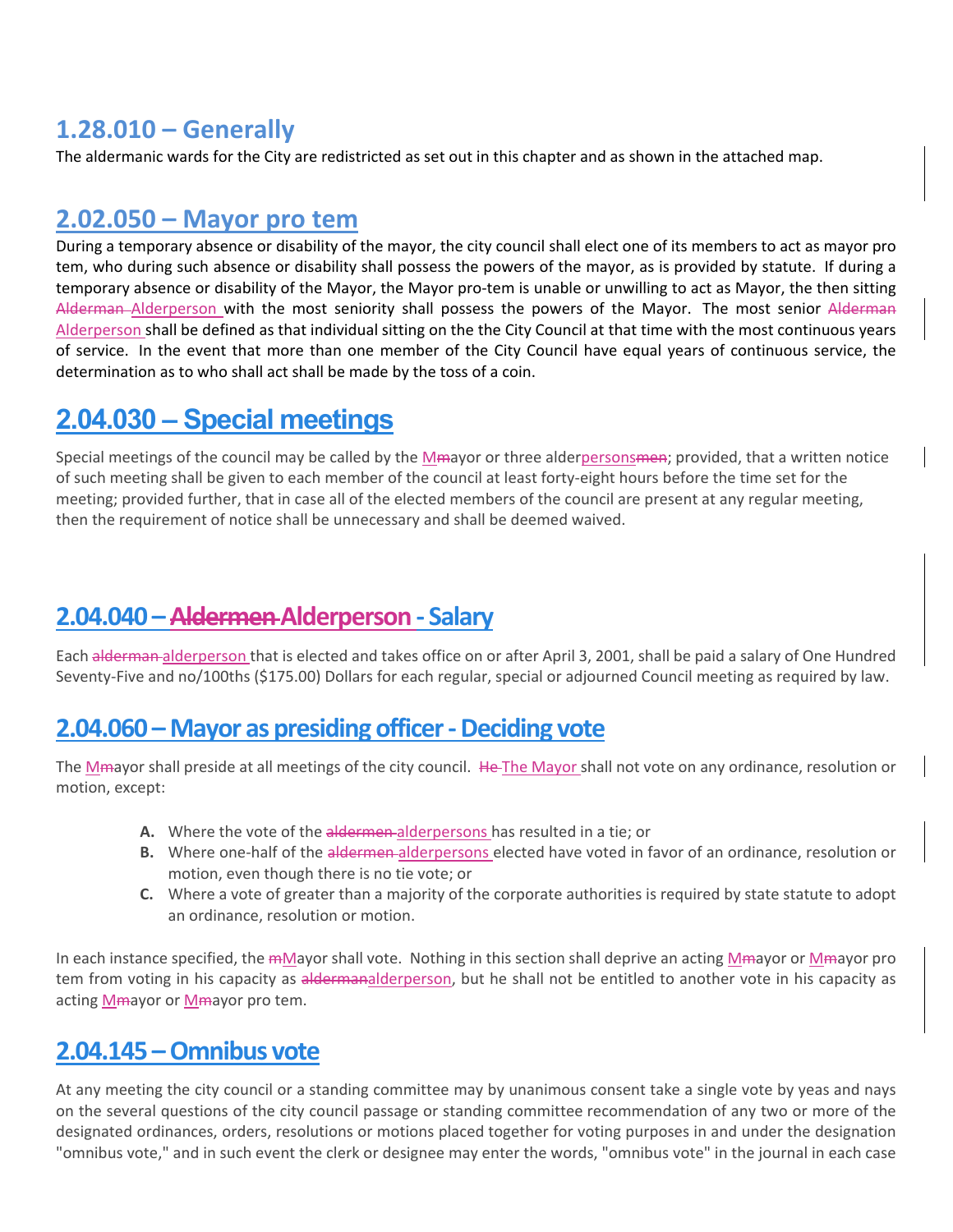in lieu of entering the names of the members of the city council or standing committee voting "yea" and of those voting " nay" on the passage of each of the designated ordinances, orders, resolutions and motions included in such omnibus group. The taking of such single or omnibus vote and such entries of the words "omnibus vote" in the journal shall be a sufficient compliance with the provisions of the St. Charles Municipal Code for all intents and purposes and with like effect as if the vote in each case had been taken separately by yeas and nays on the question of the passage of each ordinance, order, resolution and motion including in such omnibus group, and separately recorded in the journal. Likewise, the yeas and nays shall be taken upon the question of the passage of any other resolution or motion at the request of any alderman-Alderperson and shall be recorded in the journal.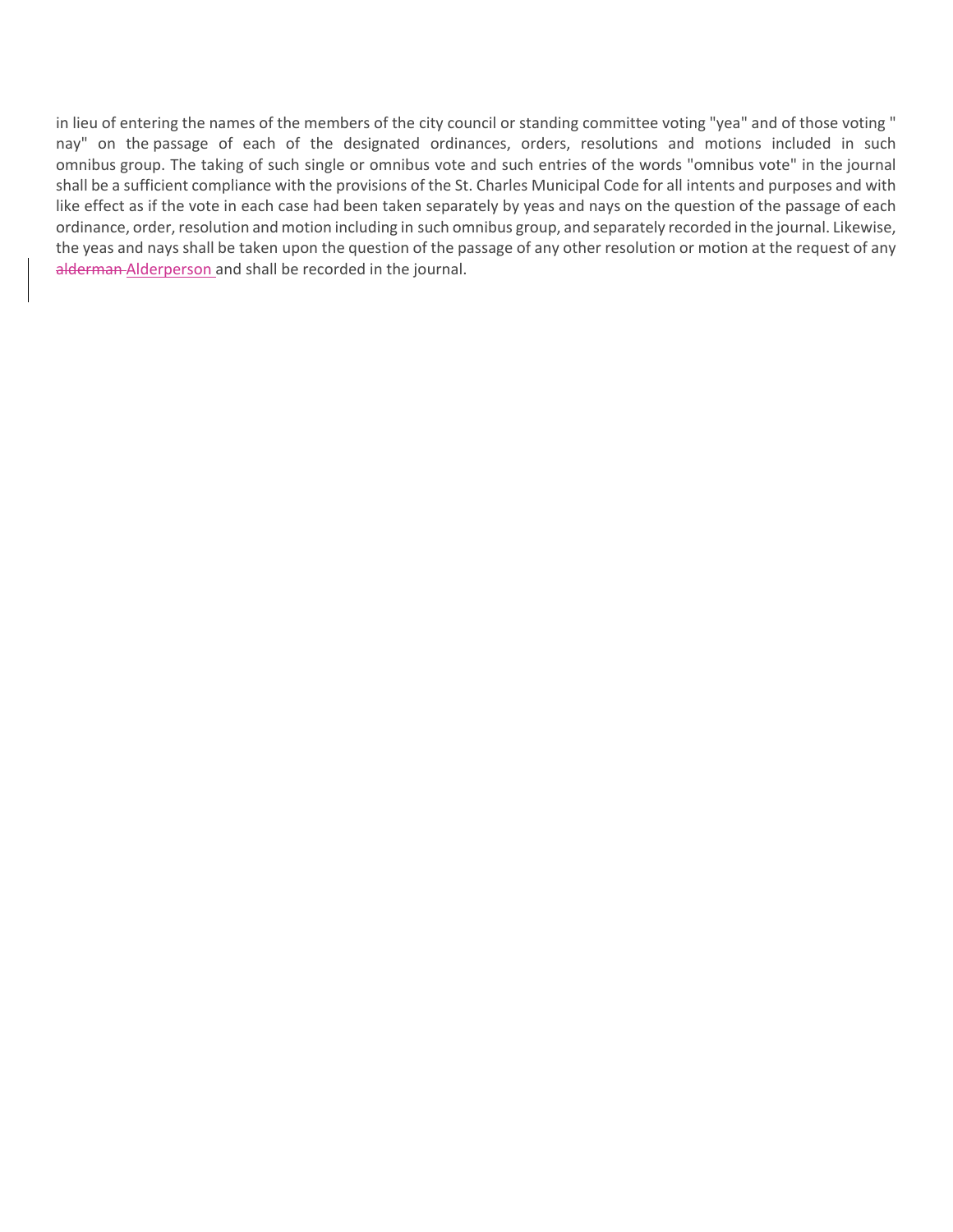#### **City of St. Charles, Illinois Ordinance No. 2022-M-\_\_\_\_\_\_\_\_\_\_\_\_**

**An Ordinance Amending Title 1, "General Provisions," Chapter 1.28, "Wards," Section 1.28.010, "Generally,"; Title 2, "Administration and Personnel," Chapter 2.02, "Mayor," Section 2.02.050, "Mayor Pro-Tem"; Chapter 2.04, "City Council," Sections 2.04.040, "Alderman-Salary," 2.04.060, "Mayor as Presiding Officer – Deciding Vote," and 2.04.145, "Omnibus Vote," of the St. Charles Municipal Code**

#### **BE IT ORDAINED BY THE CITY COUNCIL OF THE CITY OF ST. CHARLES, KANE AND DUPAGE COUNTIES, ILLINOIS, AS FOLLOWS:**

SECTION ONE: That Title 1, "General Provisions," Chapter 28, "Wards," Section 1.28.010, "Generally," of the St. Charles Municipal Code be and is hereby amended by adding the following new language (in italics):

The alder*person* wards for the City are districted as set out in this chapter and as shown in the attached map.

SECTION TWO: That Title 2, "Administration and Personnel," Chapter 2.02, "Mayor," Section 2.02.050, "Mayor Pro-Tem," of the St. Charles Municipal Code be and is hereby amended by adding the following new language (in italics):

During a temporary absence or disability of the mayor, the city council shall elect one of its members to act as mayor pro tem, who during such absence or disability shall possess the powers of the mayor, as is provided by statute. If during a temporary absence or disability of the Mayor, the Mayor pro-tem is unable or unwilling to act as Mayor, the then sitting *Alderperson* with the most seniority shall possess the powers of the Mayor. The most senior *Alderperson* shall be defined as that individual sitting on the City Council at that time with the most continuous years of service. In the event that more than one member of the City Council has equal years of continuous service, the determination as to who shall act shall be made by the toss of a coin.

SECTION THREE: That Title 2, "Administration and Personnel," Chapter 2.04, "City Council," Section 2.04.030, "Special Meetings," of the St. Charles Municipal Code be and is hereby amended by adding the following new language (in italics):

Special meetings of the council may be called by the Mayor or three Alder*persons*; provided, that a written notice of such meeting shall be given to each member of the council at least forty-eight hours before the time set for the meeting; provided further, that in case all of the elected members of the council are present at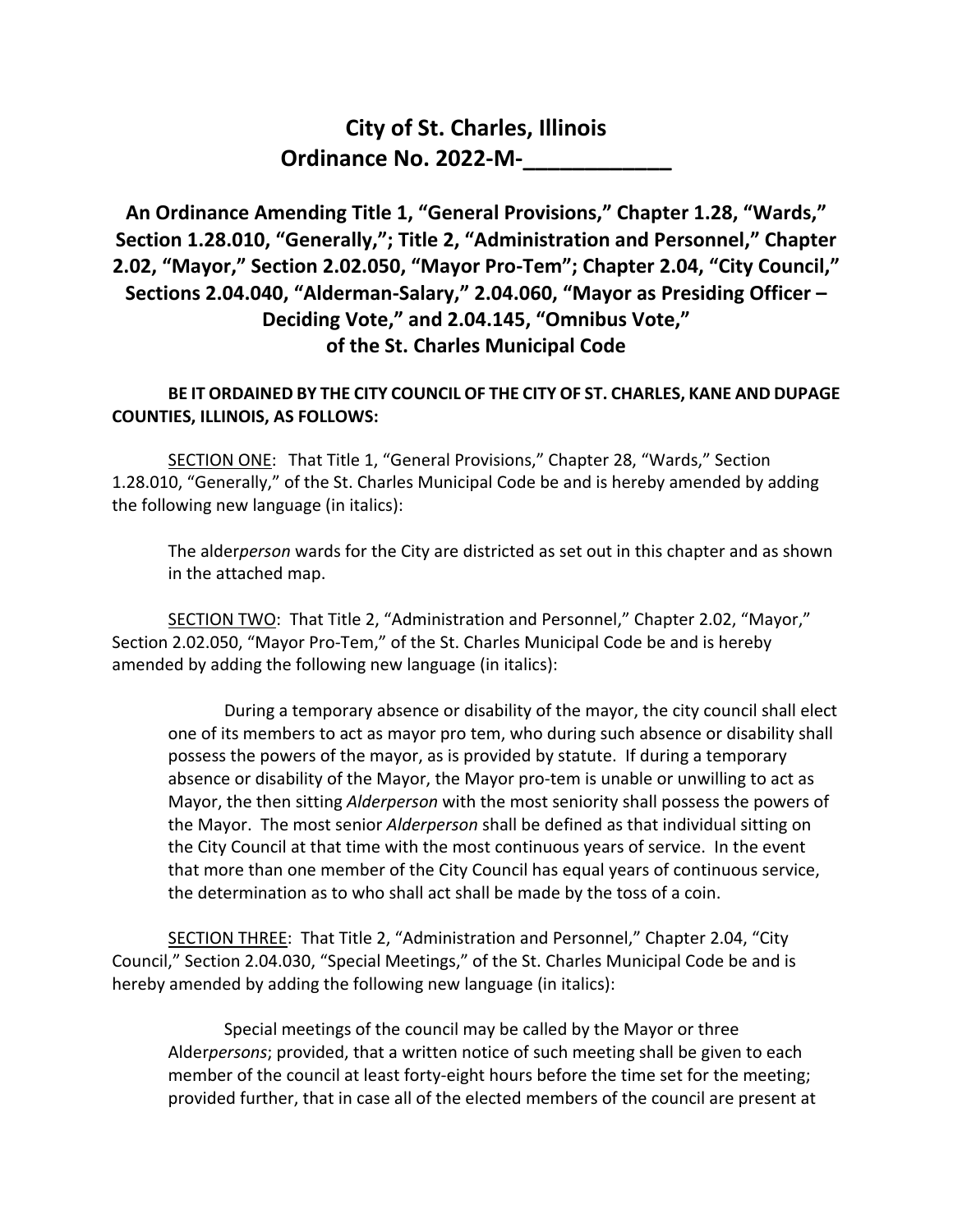any regular meeting, then the requirement of notice shall be unnecessary and shall be deemed waived.

SECTION FOUR: That Title 2, "Administration and Personnel," Chapter 2.04, "City Council," Section 2.04.040, "Alderman-Salary," of the St. Charles Municipal Code be and is hereby amended by adding the following new language:

Each *Alderperson* that is elected and takes office on or after April 3, 2001, shall be paid a salary of One Hundred Seventy-Five and no/100ths (\$175.00) Dollars for each regular, special or adjourned Council meeting as required by law.

SECTION FIVE: That Title 2, "Administration and Personnel," Chapter 2.04, "City Council," Section 2.04.060, "Mayor as Presiding Officer – Deciding Vote," of the St. Charles Municipal Code, be and is hereby amended by adding the following new language:

The Mayor shall preside at all meetings of the city council. *The Mayor* shall not vote on any ordinance, resolution or motion, except:

- A. Where the vote of the alderpersons has resulted in a tie; or
- B. Where one-half of the *Alderpersons* elected have voted in favor of an ordinance, resolution or motion, even though there is no tie vote; or
- C. Where a vote of greater than a majority of the corporate authorities is required by state statute to adopt an ordinance, resolution or motion.

In each instance specified, the mayor shall vote. Nothing in this section shall deprive an acting Mayor or Mayor pro tem from voting in his capacity as alderperson, but he shall not be entitled to another vote in his capacity as acting Mayor or Mayor pro tem.

SECTION SIX: That Title 2, "Administration and Personnel," Chapter 2.04, "City Council," Section 2.04.145, "Omnibus Vote," of the St. Charles Municipal Code, be and is hereby amended by adding the following new language:

At any meeting the city council or a standing committee may by unanimous consent take a single vote by yeas and nays on the several questions of the city council passage or standing committee recommendation of any two or more of the designated ordinances, orders, resolutions or motions placed together for voting purposes in and under the designation "omnibus vote," and in such event the clerk or designee may enter the words, "omnibus vote" in the journal in each case in lieu of entering the names of the members of the city council or standing committee voting "yea" and of those voting " nay" on the passage of each of the designated ordinances, orders, resolutions and motions included in such omnibus group. The taking of such single or omnibus vote and such entries of the words "omnibus vote" in the journal shall be a sufficient compliance with the provisions of the St. Charles Municipal Code for all intents and purposes and with like effect as if the vote in each case had been taken separately by yeas and nays on the question of the passage of each ordinance, order, resolution and motion including in such omnibus group,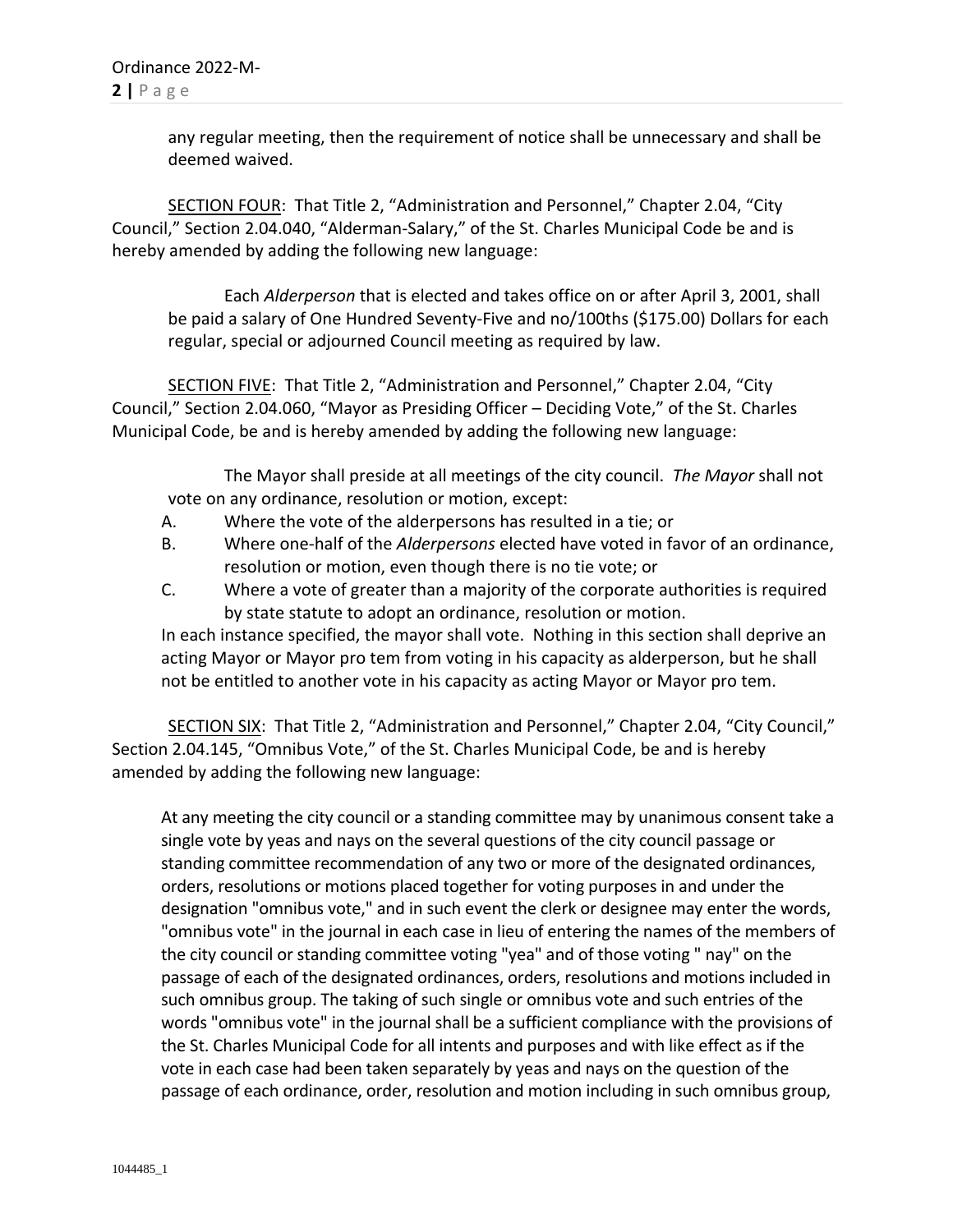and separately recorded in the journal. Likewise, the yeas and nays shall be taken upon the question of the passage of any other resolution or motion at the request of any *Alderperson* and shall be recorded in the journal.

SECTION SEVEN: The corporate authorities of the City intend that this Ordinance will be made part of the City Code and that sections of this Ordinance can be renumbered or relettered and the word "Ordinance" can be changed to "Section," "Article," Chapter" or some other appropriate word or phrase to accomplish codification, and regardless of whether this Ordinance is ever codified, the Ordinance can be renumbered or relettered and typographical errors can be corrected with the authorization of the City Attorney, or his or her designee.

SECTION EIGHT: All parts of the City Code in conflict with the terms or provisions of this Ordinance shall be and the same are hereby amended or repealed to the extent of such conflict, and said City Code and all other existing ordinances shall otherwise remain in full force and effect.

SECTION NINE: If any section, subsection, paragraph, sentence, clause or phrase of this Ordinance or any part thereof is, for any reason, held to be unconstitutional or invalid or ineffective by any court of competent jurisdiction, such decision shall not affect the validity or effectiveness of the remaining portions of this Ordinance, or any part thereof. The corporate authorities hereby declare that they would have passed each section, subsection, subdivision, paragraph, sentence, clause or phrase thereof irrespective of the fact that any one or more sections, subsections, subdivisions, paragraphs, sentences, clauses or phrases be declared unconstitutional, invalid or ineffective.

SECTION TEN: That, after the adoption and approval hereof, this Ordinance shall (i) be printed or published in book or pamphlet form, published by the authority of the City Council of the City of St. Charles, or (ii) within thirty (30) days after the adoption and approval hereof, be published in a newspaper published in and with a general circulation within the City of St. Charles.

[REMAINDER OF PAGE INTENTIONALLY LEFT BLANK]